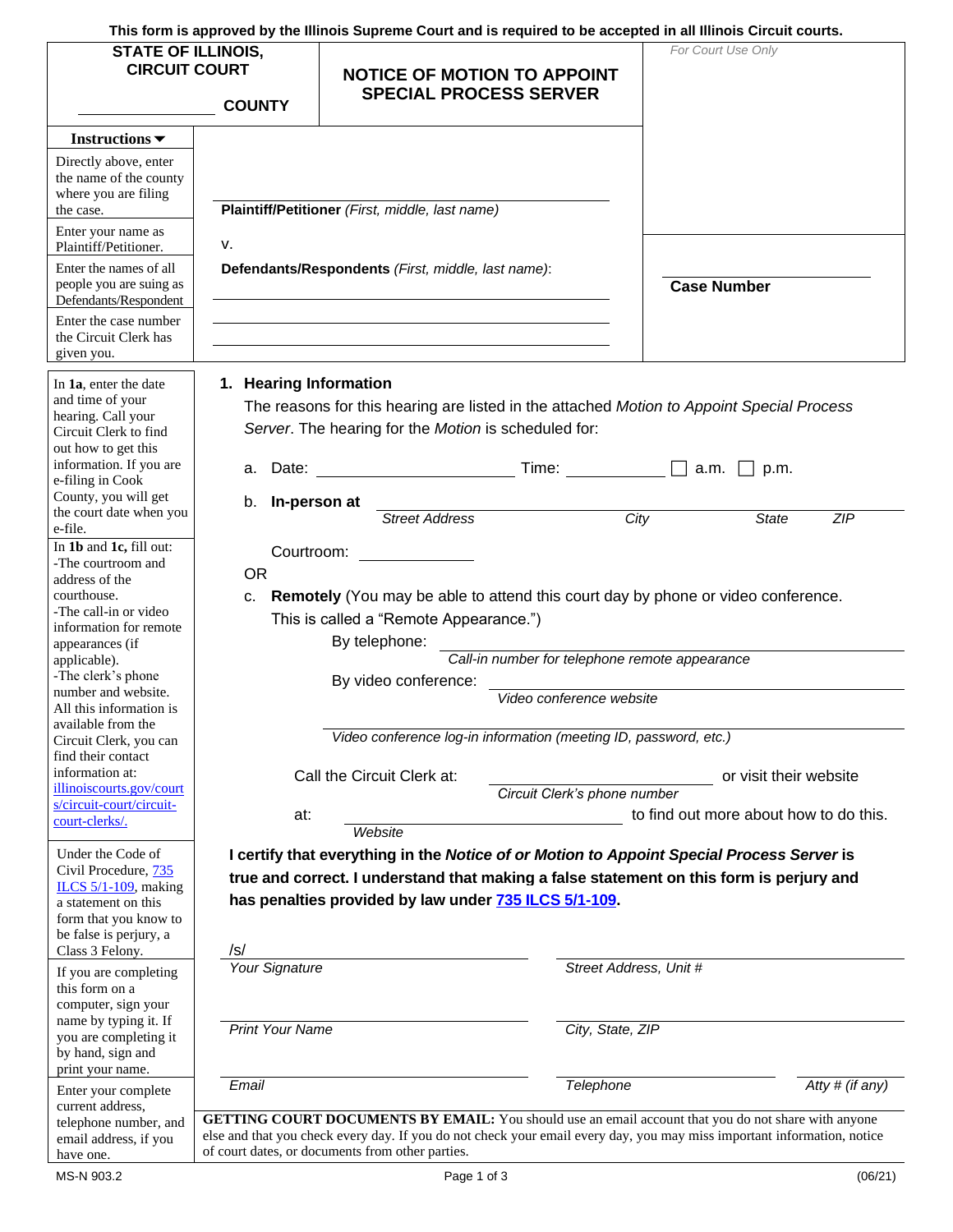## **PROOF OF DELIVERY**

**1.** I am sending *Notice* and *Motion to Appoint Special Process Server* 

|                                                                                                                                                                                                                                                                                            |    |                            | <b>Example: I all I seriority <i>I</i>volice</b> and <i>Motion to Appoint Special Frocess Server</i>                                                                                                                                                                                                                                                    |                                                                        |      |              |            |
|--------------------------------------------------------------------------------------------------------------------------------------------------------------------------------------------------------------------------------------------------------------------------------------------|----|----------------------------|---------------------------------------------------------------------------------------------------------------------------------------------------------------------------------------------------------------------------------------------------------------------------------------------------------------------------------------------------------|------------------------------------------------------------------------|------|--------------|------------|
| In 1a, enter the name,<br>mailing address, and<br>email address of the<br>party you are sending                                                                                                                                                                                            |    | To:<br>а.<br>Name:         | Middle<br>First                                                                                                                                                                                                                                                                                                                                         |                                                                        |      | Last         |            |
| the documents to. If<br>they have a lawyer, you<br>must enter the lawyer's<br>information.                                                                                                                                                                                                 |    | Address:<br>Email address: | Street, Apt #                                                                                                                                                                                                                                                                                                                                           |                                                                        | City | <b>State</b> | <b>ZIP</b> |
| In 1b, check the box to<br>show how you are<br>sending the documents.<br><b>CAUTION:</b> If you and<br>the person you are<br>sending the documents<br>to have an email<br>address, you must use<br>one of the first two<br>options. Otherwise, you<br>may use one of the<br>other options. |    | b.<br>By:                  | $\Box$ An approved electronic filing service provider (EFSP)<br>Email (not through an EFSP)<br>Only use one of the methods below if you do not have an email address, or the<br>person you are sending the documents to does not have an email address.<br>Personal hand delivery to:<br>The party<br>The party's lawyer<br>The party's lawyer's office | The party's family member who is 13 or older, at the party's residence |      |              |            |
| In c, fill in the date and<br>time that you are<br>sending the documents.                                                                                                                                                                                                                  |    | On:<br>C.                  | Mail or third-party carrier                                                                                                                                                                                                                                                                                                                             | at:                                                                    | a.m. | p.m.         |            |
| In 2, if you are sending<br>the document(s) to<br>more than 1 party or<br>lawyer, fill in <b>a</b> , <b>b</b> , and<br>c. Otherwise leave 2<br>blank.<br>In 2a, enter the name,<br>mailing address, and                                                                                    | 2. | Date<br>To:<br>a.<br>Name: | I am sending this document(s):                                                                                                                                                                                                                                                                                                                          | Time                                                                   |      |              |            |
| email address of the<br>party you are sending                                                                                                                                                                                                                                              |    |                            | First                                                                                                                                                                                                                                                                                                                                                   | Middle                                                                 |      | Last         |            |
| the document(s) to. If<br>they have a lawyer, you<br>must enter the lawyer's<br>information.                                                                                                                                                                                               |    | Address:<br>Email address: | Street, Apt #                                                                                                                                                                                                                                                                                                                                           |                                                                        | City | <b>State</b> | <b>ZIP</b> |
| In 2b, check the box to<br>show how you are<br>sending the documents.<br><b>CAUTION:</b> If you and<br>the person you are<br>sending the documents<br>to have an email<br>address, you must use<br>one of the first two<br>options. Otherwise, you<br>may use one of the<br>other options. |    | By:<br>b.                  | An approved electronic filing service provider (EFSP)<br>Email (not through an EFSP)<br>Only use one of the methods below if you do not have an email address, or the<br>person you are sending the documents to does not have an email address.<br>Personal hand delivery to:<br>The party<br>The party's lawyer<br>The party's lawyer's office        | The party's family member who is 13 or older, at the party's residence |      |              |            |
| In c, fill in the date and<br>time that you are<br>sending the documents.                                                                                                                                                                                                                  |    | On:<br>C.                  | Mail or third-party carrier                                                                                                                                                                                                                                                                                                                             | at:                                                                    | a.m. | p.m.         |            |
|                                                                                                                                                                                                                                                                                            |    | Date                       |                                                                                                                                                                                                                                                                                                                                                         | Time                                                                   |      |              |            |